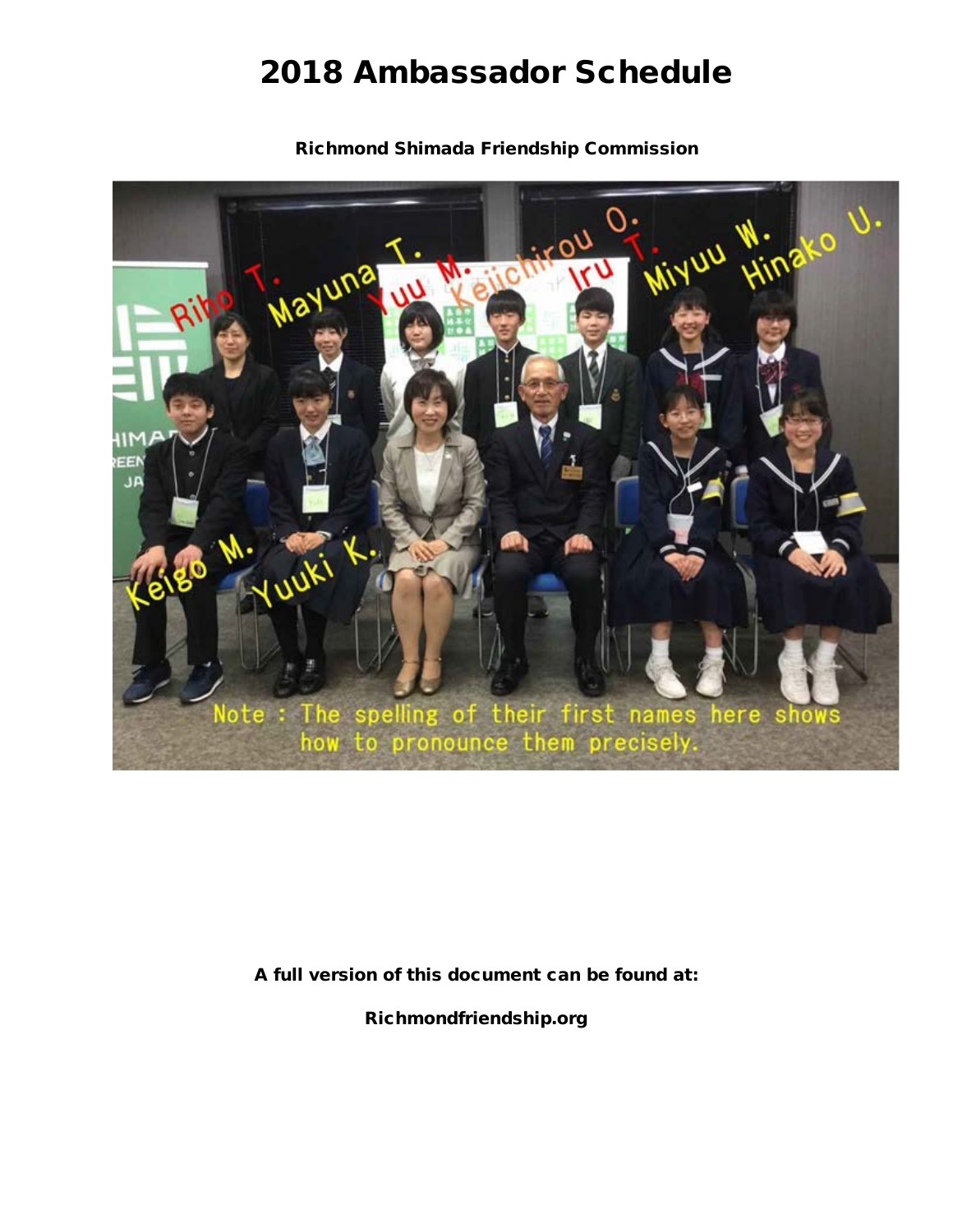## **Shimada Ambassadors Daily Schedule**

### **Wednesday, March 21, 2018** (All day) **Chaperones: Marilyn Leong Lee and Ui Bal – Contact Numbers: 1-510-823- 3613 and 1-510-260-3779** 9:45am Students arrive from United Airlines 876 **Where:** San Francisco International Airport, San Francisco, CA 94128, USA 11:00 am Tour of San Francisco 5:00 pm Official meeting greet/orientation **Where:** Richmond Senior Citizens Center, 2525 Macdonald Ave, Richmond, CA 94804, USA 6:00 pm Students head home with host families

#### **Thursday, March 22, 2018**

**(All day) Chaperones: Evan Sirchuk and Chris Goia - Contact Number: 1-510- 672-5192** (Please pack a bag Lunch)

| 8:00 am           | Drop off at 25th and Barrett parking lot                                          |
|-------------------|-----------------------------------------------------------------------------------|
|                   | <b>Where:</b> 450 25th St, Richmond, CA 94804                                     |
| 8:30 am           | Tai Chi at Senior Center                                                          |
| $9:30$ am         | Walk to NIAD                                                                      |
|                   | <b>Where:</b> NIAD Art Center, 551 23rd St, Richmond, CA 94804, USA               |
| $10:00$ am        | NIAD tour - Arden Fredman                                                         |
| $11:15$ am        | Wildcat Canyon Hike                                                               |
|                   | Where: Wildcat Canyon Regional Park, 5755 McBryde Ave, Richmond, CA<br>94806, USA |
| $1:00 \text{ pm}$ | lunch (Bag Lunch)                                                                 |
|                   | Where: Wildcat Canyon Regional Park, 5755 McBryde Ave, Richmond, CA<br>94806, USA |
| $2:00 \text{ pm}$ | Bowling with Esther                                                               |
|                   | <b>Where:</b> Albany Bowl, 540 San Pablo Ave, Albany, CA 94706, USA               |
| $4:00 \text{ pm}$ | Explore El Cerrito Plaza, Barnes and Noble Book Store                             |
|                   | Where: Barnes & Noble, 6050 El Cerrito Plaza, El Cerrito, CA 94530, USA           |
| $5:00 \text{ pm}$ | Pick-up at Barnes and Noble                                                       |
|                   | Where: Barnes & Noble, 6050 El Cerrito Plaza, El Cerrito, CA 94530, USA           |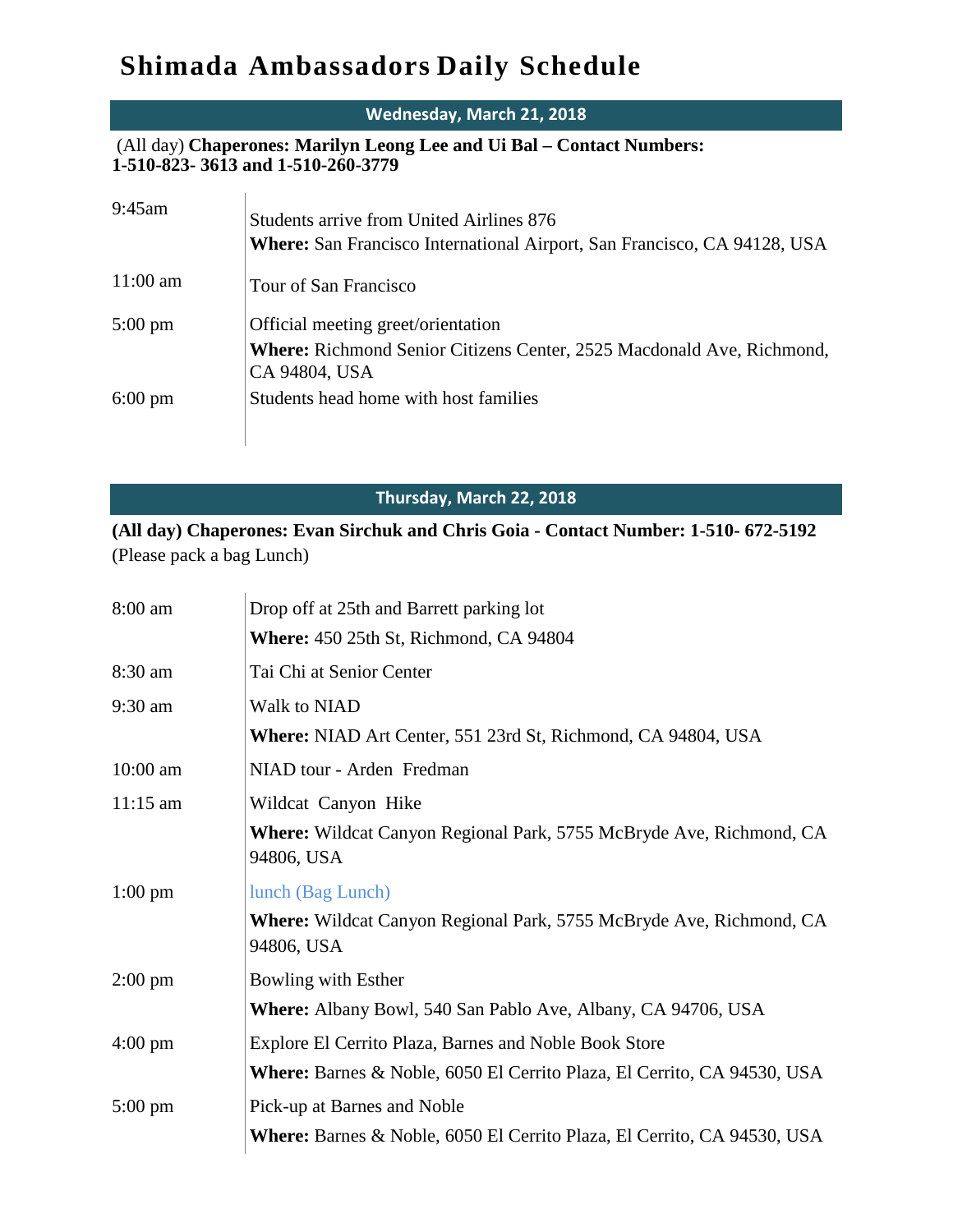#### **Friday March 23, 2018**

(All Day) **Chaperones: Evan Sirchuk and Valerie Snider, St eve Kirby - Contact Number: 1-510-672-5192** (Please pack a bag lunch)

| $8:00$ am          | Drop off at 25th and Barrett Parking Lot                                                   |
|--------------------|--------------------------------------------------------------------------------------------|
|                    | <b>Where:</b> 450 25th St, Richmond, CA 94804                                              |
| 8:30am             | Washington Elementary Visit - Lisa Weaver                                                  |
|                    | <b>Where:</b> Washington Elementary School, 565 Wine St, Richmond, CA 94801,<br><b>USA</b> |
| 11:30am            | El Cerrito High School Visit - Mutsuko Greninger                                           |
|                    | Where: El Cerrito High School, 540 Ashbury Ave, El Cerrito, CA 94530, USA                  |
| 3:30 <sub>pm</sub> | Richmond Fire Department Visit                                                             |
|                    | <b>Where: 4801 Bayview Ave, Richmond, CA 94804, USA</b>                                    |
| $5:00 \text{ pm}$  | Pick-up at 25th and Barrett Parking Lot                                                    |
|                    | Where: 498 25th St, Richmond, CA 94804, USA                                                |

#### **Friday, March 24, 2018**

All day Free Day with host family

#### **Sunday, March 25, 2018**

All day Free Day with host family

#### **Monday, March 26, 2018**

(All day) **Chaperone: Marilyn Leong Lee - Contact Number: 1-510-823-3613** (Please pack a snack; lunch will be provided by HHS)

| $8:00$ am          | Drop off at 25th and Barrett Parking Lot                                 |
|--------------------|--------------------------------------------------------------------------|
|                    | <b>Where:</b> 450 25th St, Richmond, CA 94804                            |
| $8:30$ am          | Hercules High School Visit - Eric Medeiros                               |
|                    | <b>Where:</b> 1900 Refugio Valley Rd, Hercules, CA 94547, USA            |
| $12:30 \text{ pm}$ | <b>LEAP</b>                                                              |
|                    | <b>Where:</b> 440 Civic Center Plaza, Richmond, CA 94804                 |
| $2:30 \text{ pm}$  | Walk to RYSE Center                                                      |
|                    | Where: RYSE Youth Center, 205 41st St, Richmond, CA 94805, USA           |
| $3:00 \text{ pm}$  | After School Programs at the RYSE Center with Brian Villa                |
|                    | <b>Where:</b> RYSE Youth Center, 205 41st St, Richmond, CA 94805, USA    |
| $5:00 \text{ pm}$  | Pick-up from RYSE Center                                                 |
|                    | Where: RYSE Youth Center, 205 41st St, Richmond, CA 94805, United States |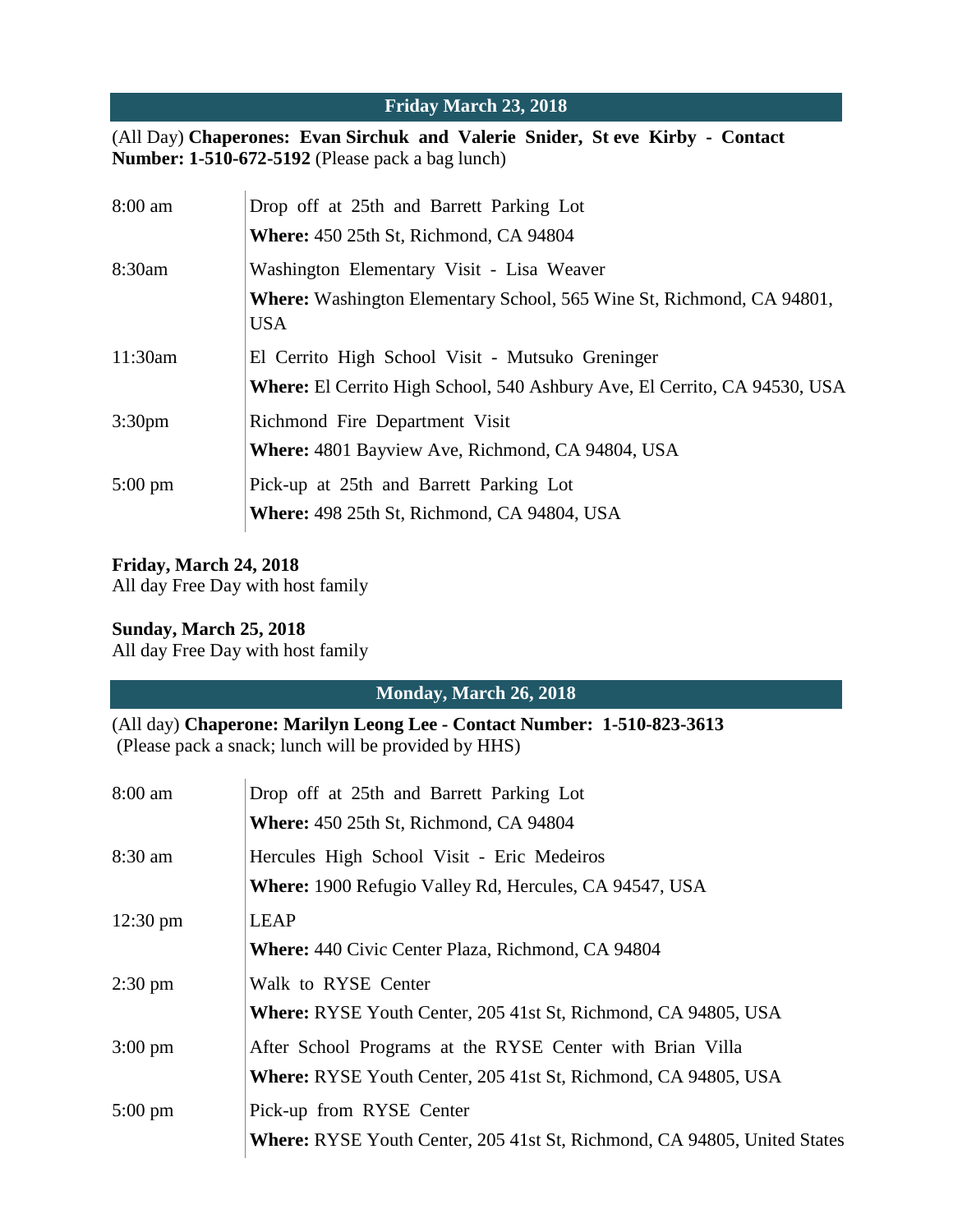#### **Tuesday, March 27, 2018**

#### (All Day) **Chaperones: Evan Sirchuk and Chris Goia - Contact Number: 1-510- 672-5192** (Please pack a bag lunch)

| $8:00$ am          | Drop off at 25th and Barrett Parking Lot                                          |
|--------------------|-----------------------------------------------------------------------------------|
|                    | <b>Where:</b> 450 25th St, Richmond, CA 94804                                     |
| $8:30 \text{ am}$  | Kennedy School Visit - Steve Pinto                                                |
|                    | <b>Where:</b> 4300 Cutting Blvd, Richmond, CA 94804, USA                          |
| $11:30$ am         | Drop off at Del Norte Bart Station                                                |
|                    | <b>Where:</b> El Cerrito Del Norte BART, 6400 Cutting Blvd, El Cerrito, CA 94530, |
|                    | <b>USA</b>                                                                        |
| $12:00 \text{ pm}$ | Field Trip Day                                                                    |
|                    | <b>Where:</b> Curbside Creamery 482 49th St, Oakland, CA 94609                    |
| $5:00 \text{ pm}$  | Pick-up at El Cerrito Plaza Bart Station                                          |
|                    | <b>Where:</b> El Cerrito Plaza, 6699 Fairmount Ave, El Cerrito, CA 94530, USA     |

**Wednesday, March 28, 2018**

(All Day) **Chaperones: Chris Goia, Marilyn Alford, and Joshua Miklich - Contact Number: 510-823-3613** (Please pack a bag lunch) Last night with host families, please remind your student to pack their luggage.

| 8:00 am            | Drop off at 25th and Barrett Parking Lot<br><b>Where:</b> 450 25th St, Richmond, CA 94804                                                          |
|--------------------|----------------------------------------------------------------------------------------------------------------------------------------------------|
| 8:30 am            | Leadership High School Visit - Maddie Orenstein<br><b>Where:</b> Leadership Public Schools - Richmond, 880 Bissell Ave, Richmond, CA<br>94801, USA |
| $12:00 \text{ pm}$ | Point Richmond/ Rosie the Riveter Tour                                                                                                             |
| $3:30 \text{ pm}$  | Ride from Point Richmond back to Parking lot for pickup                                                                                            |
| $4:00 \text{ pm}$  | Pick-up at 25th and Barrett Parking Lot<br><b>Where:</b> 498 25th St, Richmond, CA 94804, USA                                                      |
| $6:00 \text{ pm}$  | Sayonara Party<br><b>Where:</b> 2525 Macdonald Ave, Richmond, CA 94804, USA                                                                        |